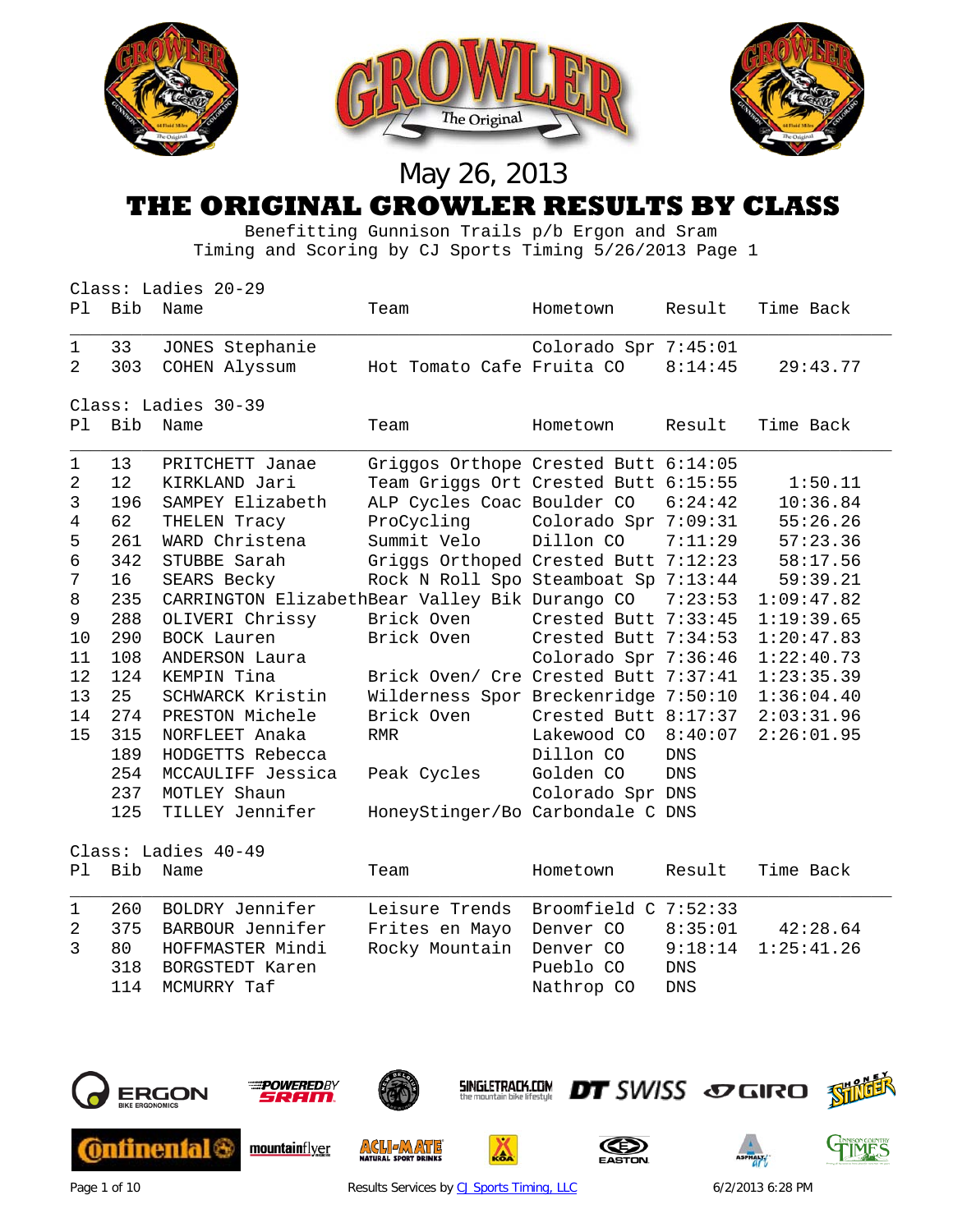

#### **THE ORIGINAL GROWLER RESULTS BY CLASS**

|                                                                 |                                                                                | Class: Ladies 50-59                                                                                                                                                                                                 |                                                                                                                                                                                                                                                                                       |                                                                                                                                                                           |                                                    |                                                                                                                                                |
|-----------------------------------------------------------------|--------------------------------------------------------------------------------|---------------------------------------------------------------------------------------------------------------------------------------------------------------------------------------------------------------------|---------------------------------------------------------------------------------------------------------------------------------------------------------------------------------------------------------------------------------------------------------------------------------------|---------------------------------------------------------------------------------------------------------------------------------------------------------------------------|----------------------------------------------------|------------------------------------------------------------------------------------------------------------------------------------------------|
| Ρl                                                              | Bib                                                                            | Name                                                                                                                                                                                                                | Team                                                                                                                                                                                                                                                                                  | Hometown                                                                                                                                                                  | Result                                             | Time Back                                                                                                                                      |
| $\mathbf 1$<br>2                                                | 379<br>271<br>81                                                               | ROSS Janet<br>MCDADE Lynne<br>MCLEAN Ina                                                                                                                                                                            | Comotion sports Lakewood CO<br>Sunnyside Sport Bend OR                                                                                                                                                                                                                                | Pueblo CO                                                                                                                                                                 | 7:43:19<br>8:38:53<br><b>DNS</b>                   | 55:33.65                                                                                                                                       |
|                                                                 |                                                                                | Class: Ladies Late Bus                                                                                                                                                                                              |                                                                                                                                                                                                                                                                                       |                                                                                                                                                                           |                                                    |                                                                                                                                                |
| Ρl                                                              | Bib                                                                            | Name                                                                                                                                                                                                                | Team                                                                                                                                                                                                                                                                                  | Hometown                                                                                                                                                                  | Result                                             | Time Back                                                                                                                                      |
| $\mathbf{1}$<br>2<br>3<br>4<br>5<br>6<br>7<br>8<br>Pl<br>1<br>2 | 43<br>293<br>304<br>344<br>247<br>170<br>266<br>230<br><b>Bib</b><br>121<br>39 | WINFIELD Elizabeth<br>GOLDBERG Teri<br>GIESS Kathy<br>THOMAS Jere<br>DYER Bridget<br>HAWTHORNE Stephanie<br>SEMINICK Hillary<br>JARRELL Sara<br>Class: Ladies Singlespeed<br>Name<br>TREMAINE Karen<br>DURLAND Kara | Wilderness Spor Breckenridge 3:44:05<br>racerX<br>TRVE Brewing<br>TRVE Brewing/Sa Denver CO<br>Globalbike<br>Team<br>Cogma Bikewear<br>ProCycling                                                                                                                                     | Woodland Par 4:06:48<br>Lakewood CO<br>Salida CO<br>Denver CO<br>Flagstaff AZ 4:47:06<br>Colorado Spr 5:04:29<br>Hometown<br>Steamboat Sp 7:13:26<br>Colorado Spr 7:46:57 | 4:11:15<br>4:36:30<br>4:37:24<br>4:59:37<br>Result | 22:42.97<br>27:10.18<br>52:25.63<br>53:19.56<br>1:03:01.80<br>1:15:32.18<br>1:20:24.29<br>Time Back<br>33:31.70                                |
|                                                                 |                                                                                | Class: Men 20-29                                                                                                                                                                                                    |                                                                                                                                                                                                                                                                                       |                                                                                                                                                                           |                                                    |                                                                                                                                                |
| P1                                                              | <b>Bib</b>                                                                     | Name                                                                                                                                                                                                                | Team                                                                                                                                                                                                                                                                                  | Hometown                                                                                                                                                                  | Result                                             | Time Back                                                                                                                                      |
| 1<br>2<br>3<br>4<br>5<br>б<br>7<br>8<br>9<br>10<br>11<br>12     | 262<br>135<br>82<br>198<br>64<br>192<br>363<br>326<br>361<br>88<br>68<br>297   | DILLON Bryan<br>POND Alex<br>STAMP Kyle<br>ROSS Evan<br>BELTCHENKO Neil<br>VALENTINE Patrick<br>ADDABBO Patrick<br>FORD James<br>RUHMANN Graham<br>UMLAND Robert<br>KRANKKALA Scott<br>ANDERIES Matt                | Griggs Orthoped Gunnison CO<br>Steamboat Velo<br>Summit Velo<br>Griggs Orthoped Crested Butt 5:48:55<br>Honey Stinger<br>Brick Oven Pizz Crested Butt 6:09:55<br>Pedal Pushers C Littleton CO 6:10:18<br>WSCU Mountain S Woodland Par 6:13:18<br>Phoenix Cyclery Fort Collins 6:19:14 | Steamboat Sp 5:35:50<br>Breckenridge 5:48:24<br>Crested Butt 5:49:59<br>Colorado Spr 6:09:33<br>Crested Butt 6:20:42<br>Denver CO                                         | 5:07:52<br>6:44:28                                 | 27:58.25<br>40:32.08<br>41:02.86<br>42:07.67<br>1:01:41.09<br>1:02:03.03<br>1:02:26.15<br>1:05:26.34<br>1:11:22.44<br>1:12:50.42<br>1:36:36.36 |



Page 2 of 10 **Results Services b[y CJ Sports Timing, LLC](http://www.cjtiming.com/)** 6/2/2013 6:28 PM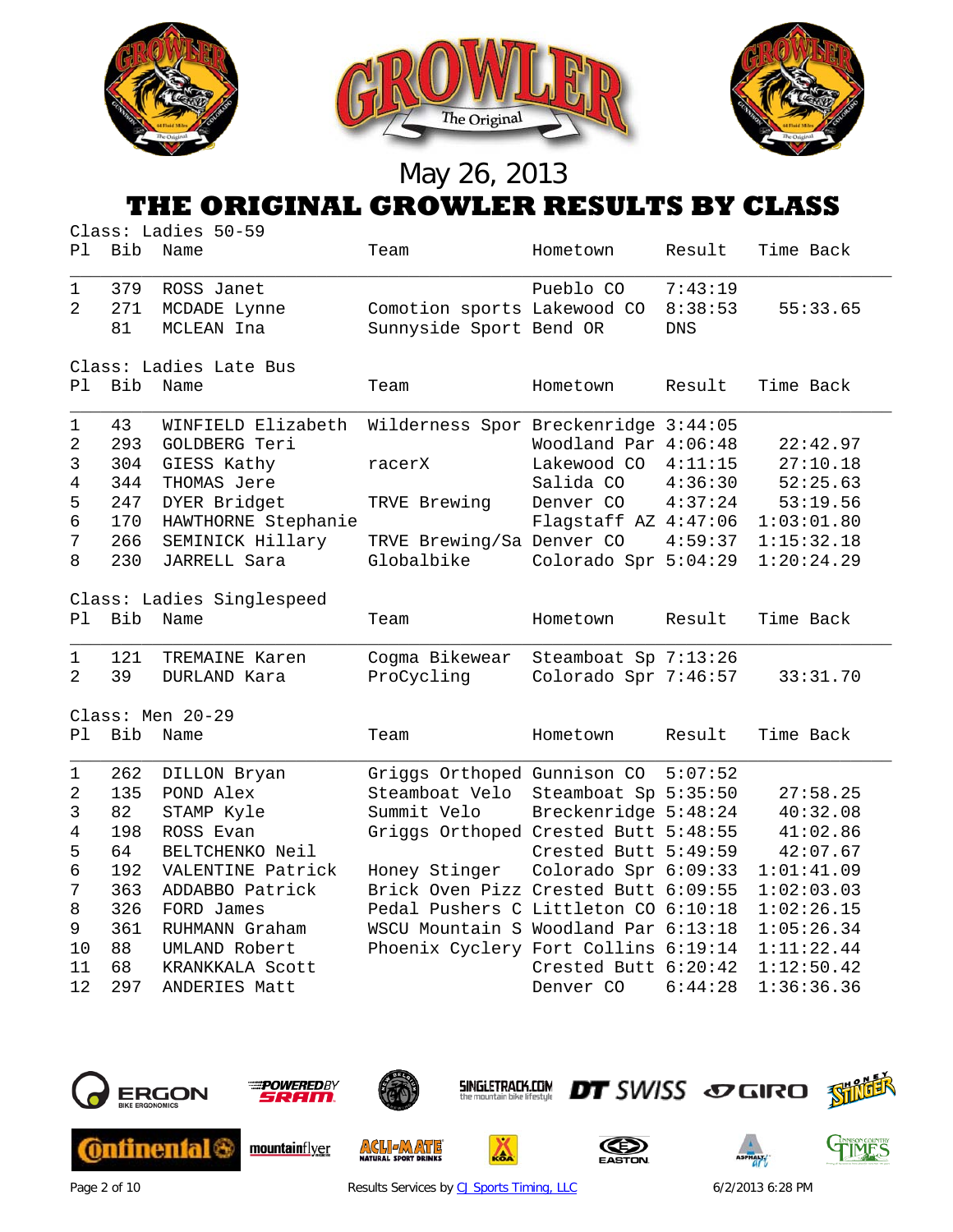

#### **THE ORIGINAL GROWLER RESULTS BY CLASS**

| Ρl | Bib | Name             | Team                                 | Hometown               | Result  | Time Back  |
|----|-----|------------------|--------------------------------------|------------------------|---------|------------|
| 13 | 343 | PATTEN Brae      | Tokyo Joes                           | Gunnison CO            | 6:47:26 | 1:39:34.42 |
| 14 | 360 | JACKSON Ben      |                                      | Guninson CO            | 6:53:01 | 1:45:09.27 |
| 15 | 330 | LYON Troy        | Pedal Pushers                        | Golden CO              | 7:01:52 | 1:54:00.10 |
| 16 | 187 | GREIF Cassidy    |                                      | Denver CO              | 7:03:42 | 1:55:50.12 |
| 17 | 346 | BROWN Garrett    | University of C Grand Juncti 7:15:24 |                        |         | 2:07:32.10 |
| 18 | 347 | BABCOCK Bryan    |                                      | Arlington MA 7:23:22   |         | 2:15:30.59 |
| 19 | 358 | ALLEMAN Alex     | WSCU Mountain S                      | Gunnison CO            | 7:26:12 | 2:18:20.06 |
| 20 | 240 | BRINK Joshua     | Altitude Auto                        | Crested Butt 7:35:55   |         | 2:28:02.82 |
| 21 | 322 | CARTON Eoghan    | DFAA                                 | Straffan UNK 7:54:21   |         | 2:46:29.29 |
| 22 | 144 | BRINK Jordan     |                                      | Gunnison CO            | 8:07:50 | 2:59:58.64 |
| 23 | 312 | GREEN Jeremy     | Endo Creative                        | Fort Collins 8:09:57   |         | 3:02:05.20 |
| 24 | 146 | MCGREGOR Paul    |                                      | Golden CO              | 8:13:43 | 3:05:51.32 |
| 25 | 296 | WALKER Brent     |                                      | Grand Juncti $8:16:53$ |         | 3:09:01.16 |
| 26 | 251 | WYMAN Ethan      | Paradigm Cycle                       | Lakewood CO            | 8:54:36 | 3:46:43.87 |
| 27 | 57  | GINDL Benjamin   |                                      | Fort Collins           | 9:36:02 | 4:28:10.18 |
| 28 | 150 | HOLLIDAY Michael |                                      | Denver CO              | 9:44:14 | 4:36:22.71 |
|    | 61  | HISTED Travis    | Why Why Why                          | Fort Collins           | DNS     |            |
|    | 216 | KIMBRELL Ryan    | FO Racing                            | Austin TX              | DNS     |            |

Class: Men 30-39 Pl Bib Name Team Hometown Result Time Back

|                | $2^{\circ}$   | BEISEL Kalan       | ORBEA-TUFF SHED Colorado Spr 5:02:08   |                      |         |          |
|----------------|---------------|--------------------|----------------------------------------|----------------------|---------|----------|
| $\mathfrak{D}$ | 158           | CHAMBERS Cameron   | Orbea Tuff Shed Colorado Spr 5:02:11   |                      |         | 3.38     |
| 3              | $\mathcal{E}$ | SMITH Brian        | Griggs Orthoped Gunnison CO            |                      | 5:02:15 | 7.65     |
| 4              | 10            | <b>SCHIFF Matt</b> | Steamboat Velo Fort Collins 5:30:15    |                      |         | 28:07.13 |
| 5              | 301           | GOULD Nick         | Team Ska/Zia Du Durango CO             |                      | 5:36:31 | 34:23.73 |
| 6              | 103           | WHITNEY Josh       | Evol Elite Raci Boulder CO 5:36:46     |                      |         | 34:37.91 |
| 7              | 111           | HIATT Troy         | Griggs Orthoped Gunnison CO 5:36:50    |                      |         | 34:42.69 |
| 8              | $5 -$         | TOSTADO Josh       | santa cruz maxx Breckenridge 5:40:46   |                      |         | 38:38.20 |
| 9              | 21            | GROSS Stewart      | Griggs Orthoped Lafayette CO           |                      | 5:43:07 | 40:59.37 |
| 10             | 110           | ALSTRIN Chris      |                                        | Colorado Spr 5:44:13 |         | 42:05.33 |
| 11             | 278           | MCAULEY Mike       |                                        | Crested Butt 5:44:40 |         | 42:32.71 |
| 12             | 258           | PRESTON Ben        | Brick Oven/Cres Crested Butt 5:45:28   |                      |         | 43:20.71 |
| 13             | 232           | NEWSOM Wade        | Honey Stinger/B Carbondale $C$ 5:50:52 |                      |         | 48:44.26 |
| 14             | 357           | KERKOVE Jeff       | Topeak-Ergon Eagle CO                  |                      | 5:50:59 | 48:51.83 |
| 15             | 336           | HUSEBY Johannes    | Alchemy Bicycle Boulder CO 5:55:34     |                      |         | 53:26.88 |
| 16             | 341           | BIESE Kip J.       | KJBikeCoaching/ Colorado Spr 5:56:49   |                      |         | 54:40.93 |
| 17             | 95            | HUCKSTEP Aaron     | Brick Oven/CB B Crested Butt 5:57:03   |                      |         | 54:55.57 |
| 18             | 100           | ADAMS Aaron        | Rocky Mountain Lakewood CO             |                      | 5:57:44 | 55:36.50 |



Page 3 of 10 **Results Services b[y CJ Sports Timing, LLC](http://www.cjtiming.com/)** 6/2/2013 6:28 PM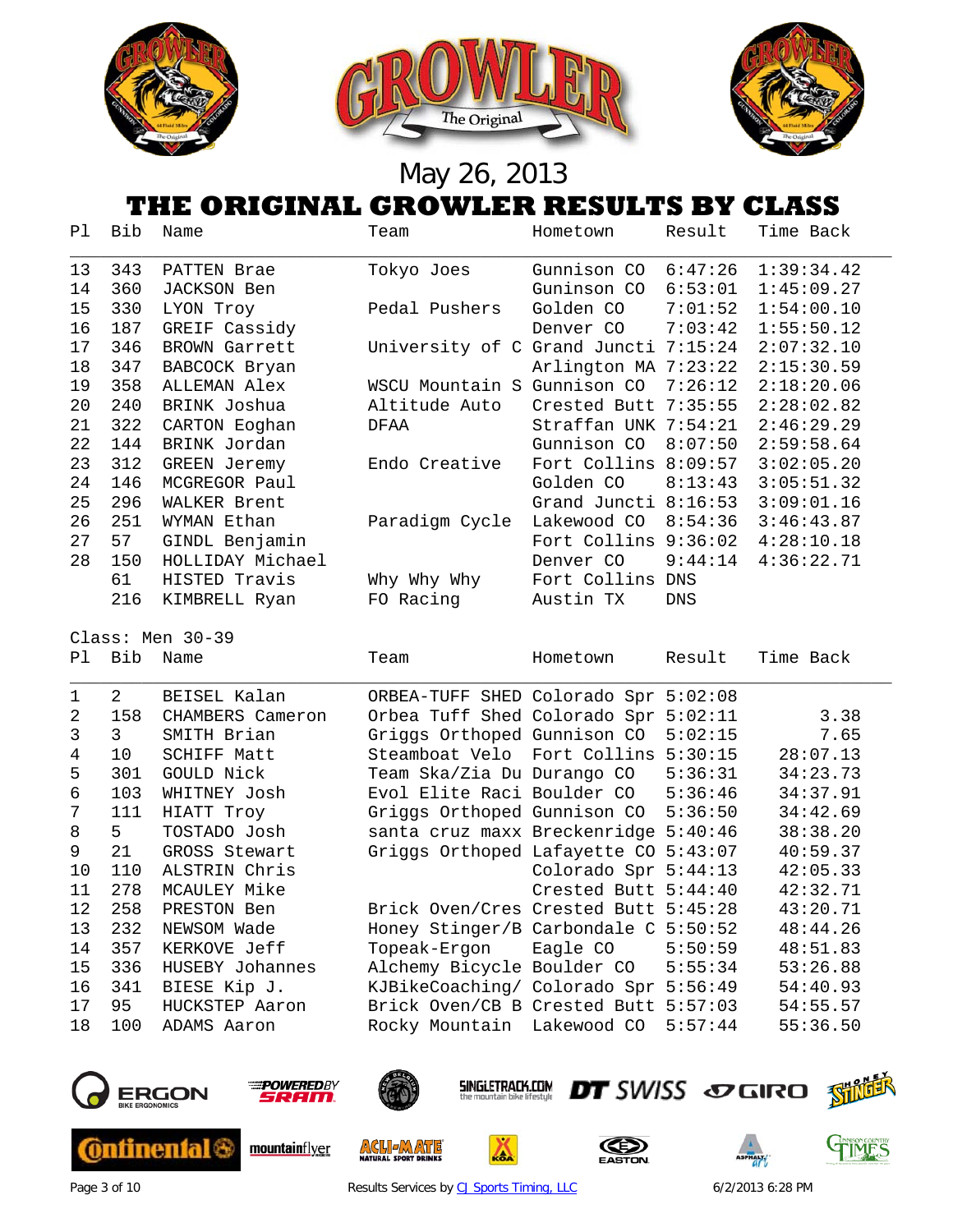





### **THE ORIGINAL GROWLER RESULTS BY CLASS**

| Ρl | Bib | Name                                                     | Team                                 | Hometown             | Result  | Time Back  |
|----|-----|----------------------------------------------------------|--------------------------------------|----------------------|---------|------------|
| 19 | 366 | FEENEY Andrew                                            | Brick Oven Pizz Louisville C 5:57:54 |                      |         | 55:46.60   |
| 20 | 54  | JONES Benjamin                                           | Velo Hangar                          | Cardiff CA           | 5:58:41 | 56:32.94   |
| 21 | 348 | HARPER Dodson                                            | Brick Oven/CB B Crested Butt 6:00:44 |                      |         | 58:36.53   |
| 22 | 147 | COLLIER Nathan                                           | Pedal Pushers C Golden CO            |                      | 6:01:57 | 59:49.06   |
| 23 | 369 | PISCOPO Corey                                            | Steamboat Velo                       | Steamboat Sp 6:04:27 |         | 1:02:19.09 |
| 24 | 246 | GOLDBERG Mike                                            | Polar Bottle                         | Boulder CO           | 6:08:13 | 1:06:05.88 |
| 25 | 292 | LAPOINTE Jason                                           | Basalt Bike & S Carnondale C 6:08:15 |                      |         | 1:06:07.11 |
| 26 | 376 | MILLER Chris                                             | Brick Oven                           | Crested Butt 6:08:46 |         | 1:06:38.45 |
| 27 | 289 | JONES Logan                                              | Brick Oven/ CB                       | Crested Butt 6:09:22 |         | 1:07:14.22 |
| 28 | 104 | QUINONES Kervin                                          | ROTOR Bike Comp Colorado Spr 6:10:06 |                      |         | 1:07:58.86 |
| 29 | 253 | REYNOLDS Nathan                                          |                                      | Clark CO             | 6:10:07 | 1:07:59.44 |
| 30 | 299 | TANS Jochem                                              |                                      | Boulder CO           | 6:17:20 | 1:15:12.77 |
| 31 | 359 | MACGRAY Jeremy                                           | Steamboat Velo                       | Steamboat Sp 6:18:19 |         | 1:16:11.07 |
| 32 | 321 | PAVLAKOVIC Scott                                         | Team Kappius                         | Frisco CO            | 6:22:32 | 1:20:24.30 |
| 33 | 238 | WATKINS Garren                                           | USC Cycling Tea Boulder CO           |                      | 6:22:44 | 1:20:36.39 |
| 34 | 201 | SMITH Matthew                                            | Colorado Bike L Denver CO            |                      | 6:28:01 | 1:25:53.60 |
| 35 | 378 | WOLFENBARGER Shawn                                       | Brick Oven/CB B Guninson CO          |                      | 6:31:53 | 1:29:44.95 |
| 36 | 328 | CIRINCIONE Nicholas Pirate Race Pro Colorado Spr 6:34:32 |                                      |                      |         | 1:32:24.69 |
| 37 | 79  | PARKER Jesse                                             | SRAM                                 | Colorado Spr 6:35:48 |         | 1:33:40.01 |
| 38 | 183 | GREIF Jeremiah                                           |                                      | Denver CO            | 6:36:29 | 1:34:21.22 |
| 39 | 377 | NYLEN Timothy                                            | Steamboat Velo                       | Steamboat Sp 6:40:03 |         | 1:37:55.09 |
| 40 | 197 | FONCANNON Brett                                          |                                      | Golden CO            | 6:54:55 | 1:52:47.84 |
| 41 | 339 | LOWE Bobby                                               |                                      | Denver CO            | 7:00:07 | 1:57:59.47 |
| 42 | 173 | ECKSTROM Scott                                           | Red Canyon Cycl Canon City C 7:02:22 |                      |         | 2:00:14.60 |
| 43 | 178 | CLINE Mike                                               |                                      | Albuquerque          | 7:03:24 | 2:01:16.70 |
| 44 | 276 | SMITH Pete                                               | MAD ALCHEMY                          | Broomfield C 7:04:57 |         | 2:02:49.81 |
| 45 | 53  | WILLIG Michael                                           | Rocky Mountain                       | Golden CO            | 7:05:04 | 2:02:56.04 |
| 46 | 205 | VAN ZALE Phil                                            | Rock and Roll S Louisville C 7:10:05 |                      |         | 2:07:57.63 |
| 47 | 70  | DUNN Charlie                                             | Pro Cycling                          | Colorado Spr 7:13:01 |         | 2:10:53.31 |
| 48 | 127 | <b>BEST Mike</b>                                         | Gateway Cycling Ashland MO           |                      | 7:13:27 | 2:11:19.37 |
| 49 | 211 | WEEMS Jacob                                              |                                      | Glenwood Spr 7:14:29 |         | 2:12:20.90 |
| 50 | 186 | CONROY Greq                                              |                                      | Denver CO            | 7:18:43 | 2:16:35.80 |
| 51 | 40  | POPOVICH Neil                                            |                                      | Golden CO            | 7:21:26 | 2:19:18.56 |
| 52 | 206 | ROLFS Christopher                                        |                                      | Louisville C 7:27:42 |         | 2:25:34.23 |
| 53 | 155 | FORSLING Henrik                                          |                                      | Golden CA            | 7:31:18 | 2:29:09.93 |
| 54 | 91  | GREIG John                                               | Unattached                           | Firestone CO 7:31:21 |         | 2:29:13.50 |
| 55 | 177 | NUDGE Stephen                                            |                                      | Fort Collins 7:32:17 |         | 2:30:09.25 |
| 56 | 311 | ROBINSON Peter                                           |                                      | Denver CO            | 7:47:55 | 2:45:47.28 |
| 57 | 226 | KAVANAGH Sam                                             | US Paralympics                       | Lakewood CO          | 7:50:33 | 2:48:25.59 |
| 58 | 280 | BRUUN Kris                                               | Brick Oven                           | Crested Butt 7:51:00 |         | 2:48:52.65 |



**Ontinental 6** 



mountainflyer



**ACLI MATE** 



**DT** SWISS SOGIRO SHILL

Δ





Page 4 of 10 **Page 4 of 10** Results Services b[y CJ Sports Timing, LLC](http://www.cjtiming.com/) 6/2/2013 6:28 PM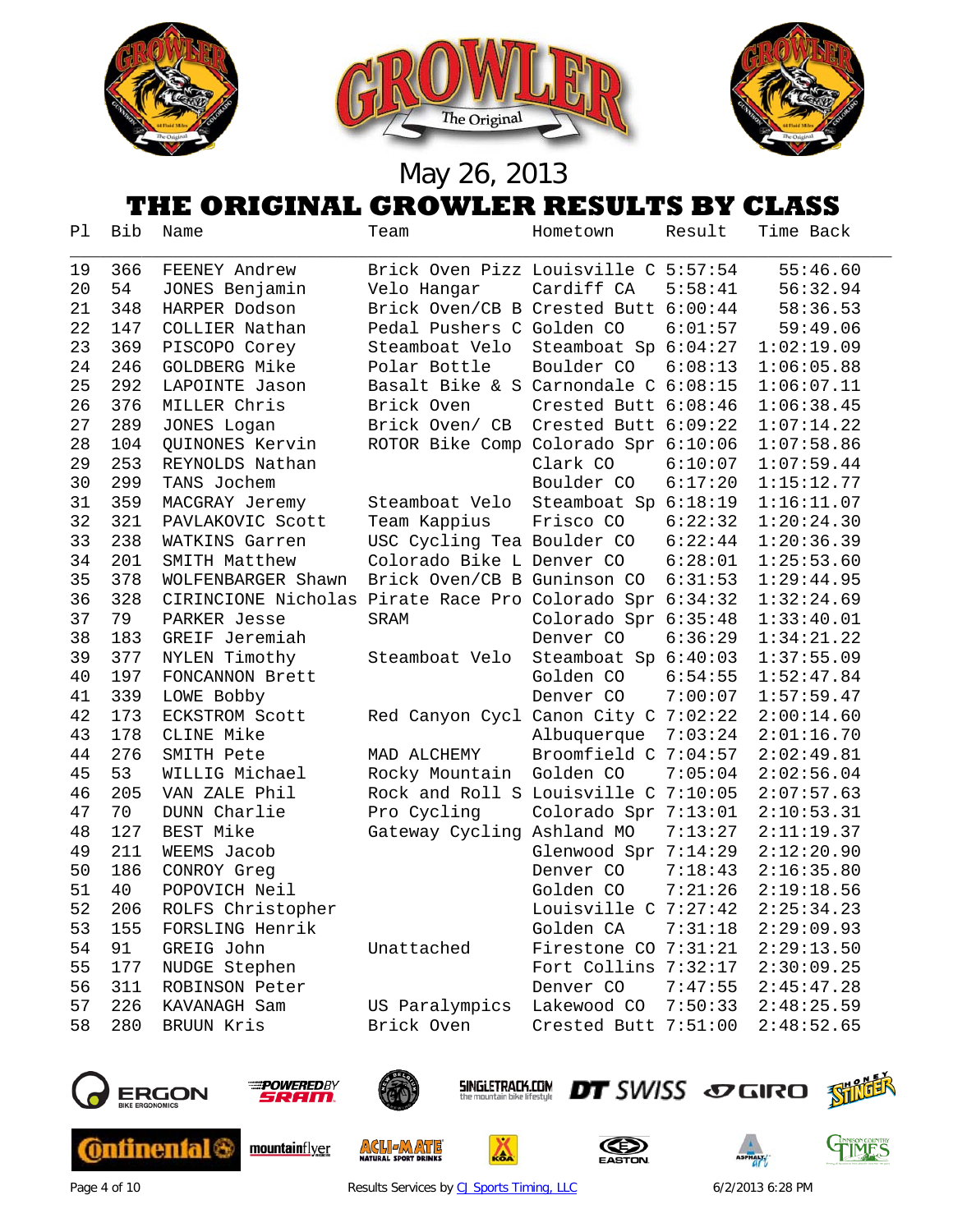

#### **THE ORIGINAL GROWLER RESULTS BY CLASS**

|    |                  |                   | UMIVININ WITU WENI AWUVELU DA VENDU  |                        |         |            |  |  |  |
|----|------------------|-------------------|--------------------------------------|------------------------|---------|------------|--|--|--|
| P1 | Bib              | Name              | Team                                 | Hometown               | Result  | Time Back  |  |  |  |
| 59 | 193              | HAUBELT Jason     |                                      | Denver CO              | 7:56:51 | 2:54:43.02 |  |  |  |
| 60 | 214              | TEAL Levi         |                                      | Denver CO              | 8:04:21 | 3:02:13.24 |  |  |  |
| 61 | 263              | NEWSOM Anthony    |                                      | Colorado Spr 8:10:06   |         | 3:07:58.46 |  |  |  |
| 62 | 324              | BOYD Chris        |                                      | Lafayette CO $8:13:01$ |         | 3:10:53.59 |  |  |  |
| 63 | 191              | HARP Steven       | Cafe Velo                            | Colorado Spr 8:13:17   |         | 3:11:09.15 |  |  |  |
| 64 | 76               | ARMANO Nick       | Co-Motion                            | Glenwood Spr 8:13:27   |         | 3:11:19.84 |  |  |  |
| 65 | 327              | ECKERT Bryan      |                                      | Golden CO              | 8:22:33 | 3:20:25.68 |  |  |  |
| 66 | 368              | ST GEORGE Brian   |                                      | Gunnison CO            | 8:37:21 | 3:35:13.57 |  |  |  |
| 67 | 306              | ORTICELLE Gregory |                                      | Denver NJ              | 8:42:50 | 3:40:42.09 |  |  |  |
| 68 | 234              | DIPASQUALE Kevin  | Natural Grocers Highlands Ra 8:50:12 |                        |         | 3:48:04.56 |  |  |  |
| 69 | 229              | CAVENDEER Paul    |                                      | Colorado Spr 9:33:07   |         | 4:30:59.05 |  |  |  |
| 70 | 207              | COLLINS Austin    | Team Collins /                       | Amarillo TX            | 9:35:31 | 4:33:23.61 |  |  |  |
|    | Class: Men 40-49 |                   |                                      |                        |         |            |  |  |  |
| Pl | <b>Bib</b>       | Name              | Team                                 | Hometown               | Result  | Time Back  |  |  |  |
| 1  | 356              | WEHN Kenny        | Stan's NoTubes                       | Durango CO             | 5:26:15 |            |  |  |  |
| 2  | 270              | WOODRUFF Matt     | Kuhl Rocky Moun Meridian ID          |                        | 5:32:31 | 6:15.72    |  |  |  |
| 3  | 28               | DAVIS Jonathan    |                                      | Black Hawk C 5:36:30   |         | 10:15.17   |  |  |  |
| 4  | 166              | MISCHKE Joel      | Basalt Bike & S Basalt CO            |                        | 5:43:54 | 17:39.21   |  |  |  |
| 5  | 305              | BRANHAM Jefe      | Griggs Orthoped Gunnison CO          |                        | 5:47:54 | 21:38.82   |  |  |  |
| 6  | 32               | WILHELM Curt      |                                      | Blackhawk CO 5:54:17   |         | 28:02.26   |  |  |  |
| 7  | 51               | RYTER Jarral      | Rock and Roll S Gunnison CO          |                        | 5:57:23 | 31:07.82   |  |  |  |
| 8  | 30               | MORGAN Jamie      | Kent Eriksen Cy Louisville C 6:00:32 |                        |         | 34:16.57   |  |  |  |
| 9  | 279              | HANLIN J Brent    | Groove Subaru / Denver CO            |                        | 6:07:03 | 40:48.17   |  |  |  |
| 10 | 264              | DE FREITAS Ewam   | Golden Bike Sho Golden CO            |                        | 6:08:38 | 42:22.98   |  |  |  |
| 11 | 73               | SELLS Brian       |                                      | Castle Rock            | 6:16:16 | 50:01.34   |  |  |  |
| 12 | 117              | DRIVER Mike       | Livetrainrace.c Fruita CO            |                        | 6:18:16 | 52:00.98   |  |  |  |
| 13 | 284              | DROGSVOLD Don     | The Dog Den                          | Dillon CO              | 6:25:22 | 59:07.31   |  |  |  |
| 14 | 338              | WOERNE Robert     | Espresso Bob In Grand Juncti 6:25:44 |                        |         | 59:29.38   |  |  |  |
| 15 | 156              | PARKS Chris       | perinium pounde Boulder CO           |                        | 6:27:39 | 1:01:24.04 |  |  |  |
| 16 | 374              | WRIGHT Thane      | Rocky Mountain Keystone CO           |                        | 6:35:03 | 1:08:47.56 |  |  |  |
| 17 | 66               | WEST Patrick      | Moots/ Steamboa Steamboat Sp 6:35:33 |                        |         | 1:09:18.38 |  |  |  |
| 18 | 323              | CLINESMITH Bill   | Midwest Masters Cimarron KS 6:37:24  |                        |         | 1:11:09.19 |  |  |  |
| 19 | 365              | BOESIGER Mike     | DT Swiss                             | Guensberg UN 6:41:04   |         | 1:14:48.83 |  |  |  |
| 20 | 268              | MCSHANE Chad      | Golden Bike Sho Golden CO            |                        | 6:42:18 | 1:16:02.92 |  |  |  |
| 21 | 41               | CAUGHLIN Steven   | Giant Cycling W Castle Rock 6:46:36  |                        |         | 1:20:20.60 |  |  |  |
| 22 | 269              | ZILLIOUX Rob      | Beer and Wings Loveland OH 6:47:51   |                        |         | 1:21:35.69 |  |  |  |
| 23 | 83               | KLEM Jeff         | Golden Bike Sho Golden CO            |                        | 6:52:34 | 1:26:18.51 |  |  |  |
| 24 | 228              | POWELL Don        | Panache                              | Boulder CO             | 6:53:55 | 1:27:40.02 |  |  |  |
| 25 | 350              | VITULLI Brian     | SoCo Velo - Col Colorado Spr 6:56:55 |                        |         | 1:30:39.88 |  |  |  |
|    |                  |                   |                                      |                        |         |            |  |  |  |



**Ontinental 6** 



mountainflyer



**ACLIEAD ATE** 

**SINGLETRACK.COM** 

Δ







Page 5 of 10 **Results Services b[y CJ Sports Timing, LLC](http://www.cjtiming.com/)** 6/2/2013 6:28 PM

**DT** SWISS SOGIRO SHILL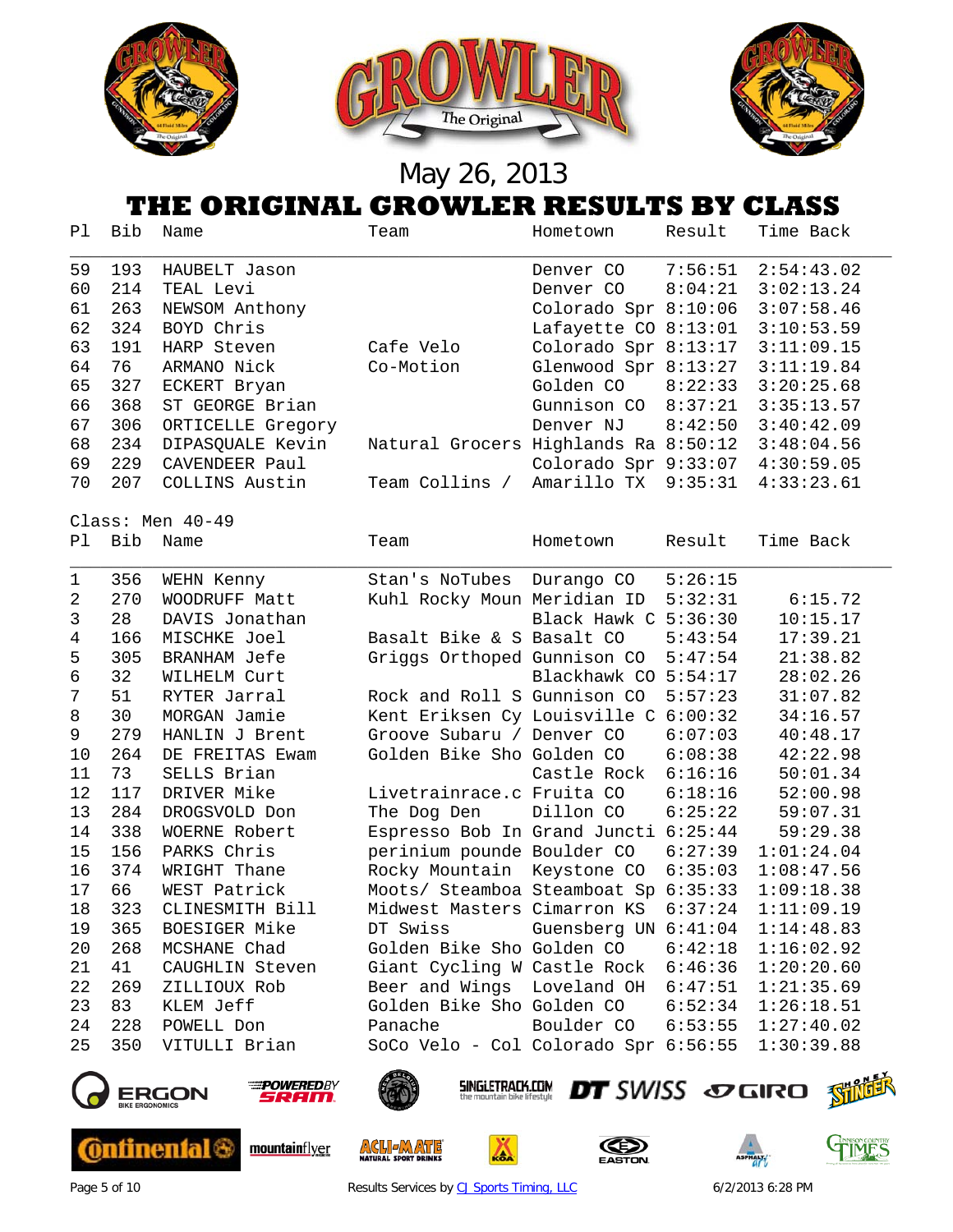

### **THE ORIGINAL GROWLER RESULTS BY CLASS**

| Ρl | Bib                    | Name                       | Team                                                  | Hometown               | Result  | Time Back               |
|----|------------------------|----------------------------|-------------------------------------------------------|------------------------|---------|-------------------------|
| 26 | 47                     | POPPE Tim                  | Brick oven                                            | Crested Butt 6:59:33   |         | 1:33:18.41              |
| 27 | 176                    | PRICE Adam                 | Turin Bike Shop Denver CO                             |                        | 7:00:07 | 1:33:51.55              |
| 28 | 256                    | KRUPP Karl                 |                                                       | Avon CO                | 7:03:03 | 1:36:47.85              |
| 29 | 86                     | MASLACH Brian              |                                                       | Woodland Par 7:03:38   |         | 1:37:22.62              |
| 30 | 310                    | CAPLAN Andy                |                                                       | Boulder CO             | 7:10:59 | 1:44:44.32              |
| 31 | 36                     | BERG Michael               | Rocky Mountain                                        | Lakewood CO            | 7:13:00 | 1:46:44.64              |
| 32 | 185                    | MEQUI Michael              | Natural Grocers Aurora CO                             |                        | 7:20:57 | 1:54:42.20              |
| 33 | 281                    | DALLAS Aaron               |                                                       | Carbondale C 7:21:12   |         | 1:54:56.97              |
| 34 | 161                    | BRESNAHAN Tim              |                                                       | Colorado Spr 7:26:28   |         | 2:00:13.17              |
| 35 | 362                    | SUMNER Jason               | MTBR.com                                              | Boulder CO             | 7:27:10 | 2:00:54.55              |
| 36 | 89                     | MEANS Nate                 |                                                       | Columbia MO            | 7:28:13 | 2:01:57.82              |
| 37 | 22                     | COOMER Eric                | Pedal Pushers R Broomfield C 7:38:21                  |                        |         | 2:12:05.75              |
| 38 | 133                    | CRAIGEN Robin              | Routt County Ri Steamboat Sp 7:39:32                  |                        |         | 2:13:17.42              |
| 39 | 209                    | FITZWATER Mark             | Moontime Cycler Edwards CO                            |                        | 7:46:00 | 2:19:45.37              |
| 40 | 84                     | WILLIAMS Christian         |                                                       | Loveland CO            | 7:46:01 | 2:19:46.23              |
| 41 | 259                    | ARTERBURN Chris            | Bicycle Village Broomfield C 7:52:25                  |                        |         | 2:26:10.17              |
| 42 | 372                    | HOUTH William              | Carmicheal Trai Fountain CO                           |                        | 7:54:23 | 2:28:07.58              |
| 43 | 335                    | HALE Rob                   |                                                       | Los Alamos N $8:06:58$ |         | 2:40:42.95              |
| 44 | 102                    | PRETE Tony                 |                                                       | Westminster            | 8:19:08 | 2:52:52.75              |
| 45 | 199                    | LONG Tim                   | Footfeathers Ra Central City 8:19:23                  |                        |         | 2:53:08.29              |
| 46 | 153                    | MAYFIELD Jason             |                                                       | Lakewood CO            | 8:33:19 | 3:07:03.79              |
| 47 | 300                    | FUNKE Kyle                 |                                                       | Laramie WY             | 8:40:55 | 3:14:40.39              |
| 48 | 215                    | <b>JENSEN Thomas</b>       | lukeskyrider                                          | Loveland CO            | 8:41:57 | 3:15:41.73              |
| 49 | 194                    | DORSCHELS Jimmy            | West Metro Cycl Lyons CO                              |                        | 8:48:46 | 3:22:31.21              |
| 50 | 96                     | ZOSS Steve                 |                                                       | Pueblo West            | 8:49:19 | 3:23:04.17              |
| 51 | 213                    | ARMBRUSTER David           |                                                       | Loveland CO            | 9:19:33 | 3:53:18.25              |
| 52 | 26                     | KEISTER Ken                |                                                       | Glenwood Spr 9:33:19   |         | 4:07:03.77              |
|    |                        | Class: Men 50-59           |                                                       |                        |         |                         |
| Ρl | <b>Bib</b>             | Name                       | Team                                                  | Hometown               | Result  | Time Back               |
|    |                        |                            |                                                       |                        |         |                         |
| 1  | 23                     | <b>GOUGE Mark</b>          | Mtbr                                                  | Littleton CO 6:11:34   |         |                         |
| 2  | 59                     | MARTIN Michael             | 2nd Ave sports                                        | Durango CO             | 6:44:39 | 33:04.79                |
| 3  | 174                    | KRAMER Dale                | Brick Oven                                            | Crested Butt 6:55:37   |         | 44:03.12                |
| 4  | 99                     | STEWART Mel                |                                                       | Steamboat Sp 7:04:29   |         | 52:54.52                |
| 5  | 267                    | VANDERBURGH Steve          | feedback                                              | Golden CO              | 7:06:49 | 55:14.89                |
| 6  | 248                    | HESELBACH Bryan            |                                                       | Clark CO               | 7:09:42 | 58:07.43                |
| 7  | 98                     | GOLDBERG David             |                                                       | Fort Collins 7:32:55   |         | 1:21:20.27              |
| 8  | 151                    | PIERSON Gary               | TuneUp                                                | Gunnison CO            | 7:43:37 | 1:32:02.55              |
| 9  | 27                     | BOUGHTON William           |                                                       | Aspen CO               | 7:49:49 | 1:38:14.48              |
| 10 | 340                    | ROBISON Doug               | Amicas Pizza/Ab Buena Vista                           |                        | 8:03:55 | 1:52:20.17              |
|    |                        | <b>POWEREDBY</b>           | <b>SINGLETRACK.COM</b><br>the mountain bike lifestyle | <b>DT</b> SWISS SOGIRO |         |                         |
|    | <b>BIKE ERGONOMICS</b> | ERGON<br>REIM.             |                                                       |                        |         |                         |
|    |                        |                            |                                                       |                        |         |                         |
|    |                        | inenfal &<br>mountainflyer | AGLI-MATE<br>4<br><b>IATURAL SPORT DRINKS</b>         |                        |         | TMES<br><b>ASPHALT.</b> |



Page 6 of 10 **Results Services b[y CJ Sports Timing, LLC](http://www.cjtiming.com/)** 6/2/2013 6:28 PM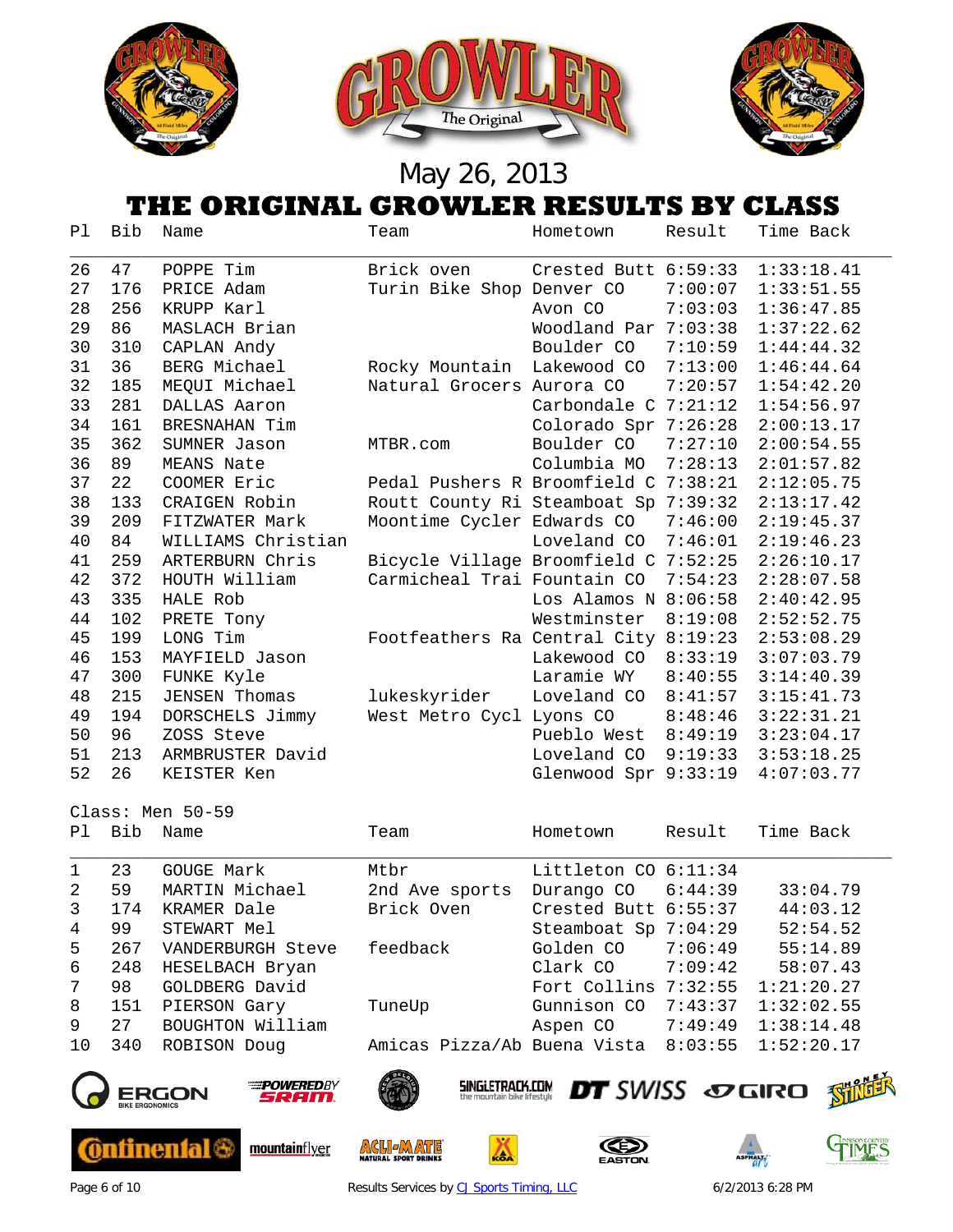

### **THE ORIGINAL GROWLER RESULTS BY CLASS**

| P1                                                                                                          | Bib                                                                                                                         | Name                                                                                                                                                                                                                                                                                                                        | Team                                                                                                                                                                                                                                | Hometown                                                                                                                                                                                                                                                              | Result                                                                                                        | Time Back                                                                                                                                                                                                                    |
|-------------------------------------------------------------------------------------------------------------|-----------------------------------------------------------------------------------------------------------------------------|-----------------------------------------------------------------------------------------------------------------------------------------------------------------------------------------------------------------------------------------------------------------------------------------------------------------------------|-------------------------------------------------------------------------------------------------------------------------------------------------------------------------------------------------------------------------------------|-----------------------------------------------------------------------------------------------------------------------------------------------------------------------------------------------------------------------------------------------------------------------|---------------------------------------------------------------------------------------------------------------|------------------------------------------------------------------------------------------------------------------------------------------------------------------------------------------------------------------------------|
| 11<br>12<br>13<br>14<br>15<br>16                                                                            | 180<br>159<br>242<br>294<br>164<br>252<br>345<br>130<br>231<br>48<br>60                                                     | WAKEFIELD Keith<br>PASCAL Michael<br>GOODACRE Tim<br>LAWRENCE Darryl<br>JOHNSON Mike<br>POLITZER Tom<br>HOGAN Mark<br>LEBOVITZ Stephen<br>MIKE Armstrong<br>THACKER Gary<br>VARGAS Eddie                                                                                                                                    | Golden Belt Bic Great Bend K 9:44:46<br><b>RMR</b><br>Motor Mile Raci Weston MA<br>ESC/Basalt Bike Basalt CO<br>kappius racing                                                                                                      | Edgewood NM<br>Wichita KS<br>Boulder CO<br>Arvada CO<br>Golden CO<br>Snowmass Vil DNS<br>Boulder CO<br>Gunnison CO                                                                                                                                                    | 8:31:15<br>8:39:41<br>8:43:16<br>9:42:07<br>9:58:58<br>DNS<br>$\mathop{\rm DNS}$<br>${\rm DNS}$<br><b>DNS</b> | 2:19:40.95<br>2:28:06.43<br>2:31:41.86<br>3:30:33.06<br>3:33:11.64<br>3:47:23.51                                                                                                                                             |
| P1                                                                                                          | Bib                                                                                                                         | Class: Men 60+<br>Name                                                                                                                                                                                                                                                                                                      | Team                                                                                                                                                                                                                                | Hometown                                                                                                                                                                                                                                                              | Result                                                                                                        | Time Back                                                                                                                                                                                                                    |
| $\mathbf{1}$<br>$\overline{2}$                                                                              | 132<br>364<br>72                                                                                                            | SMITH Hunter<br>PETERSON Gary<br>RIGGLE Steven                                                                                                                                                                                                                                                                              | Bouldey Cycle S Boulder CO<br>Rocky Mountain Golden CO<br>Golden Bike Sho Golden CO                                                                                                                                                 |                                                                                                                                                                                                                                                                       | 8:04:19<br>9:16:01<br><b>DNS</b>                                                                              | 1:11:42.25                                                                                                                                                                                                                   |
| Ρl                                                                                                          | Bib                                                                                                                         | Class: Men Late Bus<br>Name                                                                                                                                                                                                                                                                                                 | Team                                                                                                                                                                                                                                | Hometown                                                                                                                                                                                                                                                              | Result                                                                                                        | Time Back                                                                                                                                                                                                                    |
| 1<br>2<br>3<br>4<br>5<br>6<br>7<br>$\,8\,$<br>9<br>10<br>11<br>12<br>13<br>14<br>15<br>16<br>17<br>18<br>19 | 332<br>123<br>313<br>295<br>93<br>320<br>219<br>373<br>217<br>286<br>78<br>56<br>92<br>224<br>49<br>134<br>265<br>45<br>184 | KLISH John<br>KEMPIN Nicholas<br>MORGAN Jackson<br>MICHALAK Jason<br>COLEMAN Alex<br>SOUSA Rob<br>NICKS Travis<br>PROSISE Adam<br>MEDLIN Thomas<br>ROBERTS Mark<br>EBBEN Brett<br>LOMBARDI Peter<br>BROCKMEYER Chad<br>FORKE Josh<br>HUTCHINSON John<br>CLICKNER Joseph<br>BORZAGER Frank<br>WALKER JR Earl M<br>WELCH Cory | LTR Sports<br>Griggs Orthoped Crested Butt 2:47:32<br>Adrenalin Proje Crested Butt 3:03:15<br>Street swell<br>Pro Cycling<br>Salvagetti/Happ Boulder CO<br>Rocky Mountain<br>Sun N Spokes Bi Colorado Spr 3:38:30<br>stages cycling | Grand Juncti 2:37:24<br>Steamboat Sp 2:59:33<br>Edwards CO<br>Thornton CO<br>Colorado Spr 3:24:19<br>Denver CO<br>Breckenridge 3:30:04<br>Lakewood CO<br>Eagle CO<br>Denver CO<br>Denver CO<br>Golden CO<br>Fort Collins 3:41:28<br>Salida CO<br>Crested Butt 3:42:31 | 3:05:21<br>3:09:41<br>3:28:50<br>3:28:51<br>3:30:15<br>3:32:49<br>3:35:54<br>3:36:04<br>3:36:54<br>3:42:01    | 10:07.20<br>22:08.86<br>25:50.56<br>27:56.67<br>32:16.88<br>46:54.69<br>51:25.19<br>51:26.10<br>52:39.54<br>52:50.39<br>55:25.02<br>58:29.41<br>58:39.75<br>59:30.01<br>1:01:05.29<br>1:04:03.98<br>1:04:36.32<br>1:05:06.60 |
|                                                                                                             | <b>BIKE ERGONOMICS</b>                                                                                                      | <b>POWERED</b> BY<br>7337111                                                                                                                                                                                                                                                                                                | <b>SINGLETRACK.COM</b><br>the mountain bike lifestyle                                                                                                                                                                               | <b>DT</b> SWISS SOGIRO                                                                                                                                                                                                                                                |                                                                                                               |                                                                                                                                                                                                                              |











Page 7 of 10 **Results Services b[y CJ Sports Timing, LLC](http://www.cjtiming.com/)** 6/2/2013 6:28 PM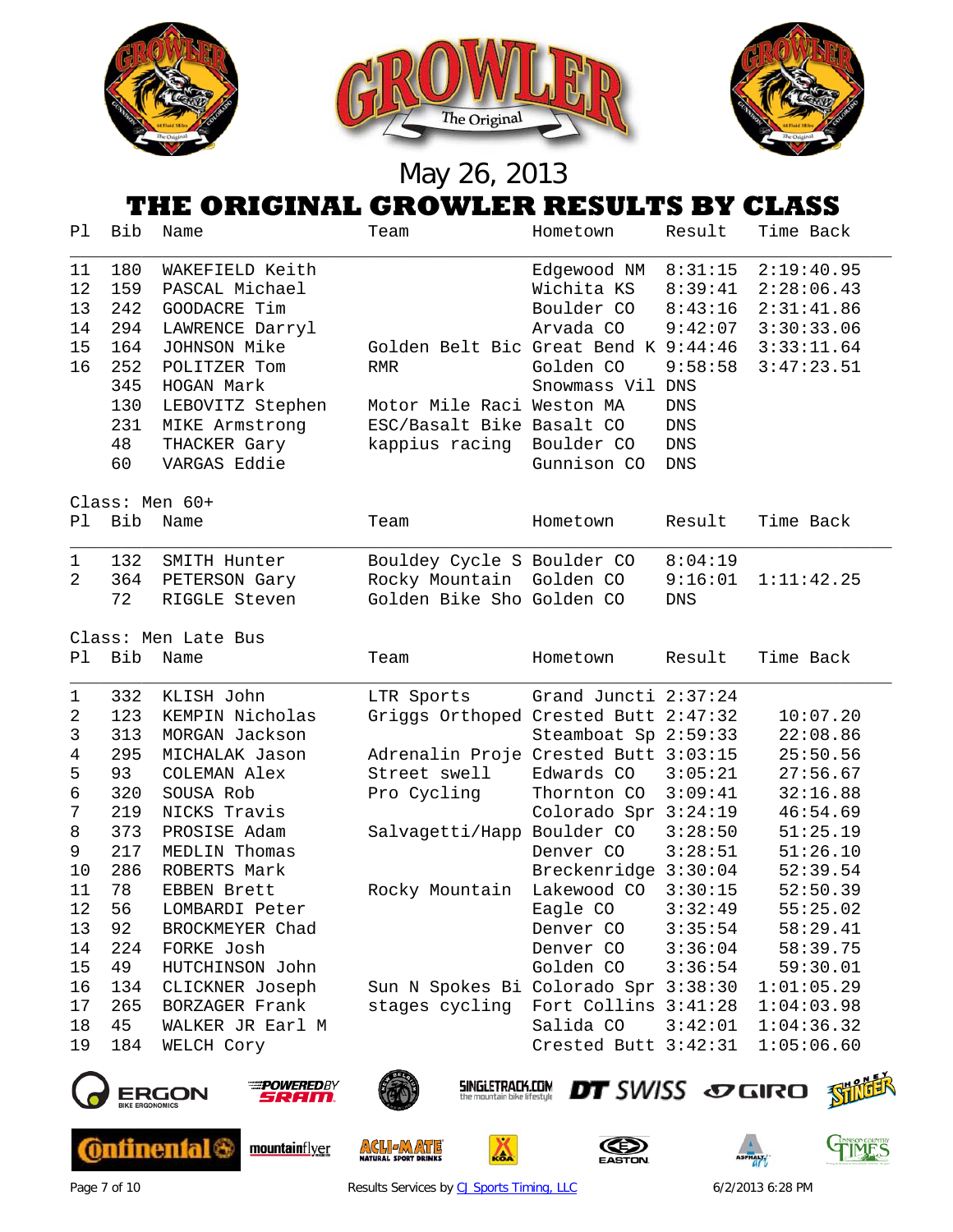





### **THE ORIGINAL GROWLER RESULTS BY CLASS**

| Ρl | Bib | Name                               | Team                                 | Hometown             | Result  | Time Back  |
|----|-----|------------------------------------|--------------------------------------|----------------------|---------|------------|
| 20 | 145 | WOOLF Jeremy                       | Pedal Pushers C Morrison CO          |                      | 3:44:49 | 1:07:24.48 |
| 21 | 112 | DIEDE Anthony                      | CritFit Cycling Cheyenne WY          |                      | 3:44:50 | 1:07:25.68 |
| 22 | 97  | NESLINE Mark                       |                                      | Avon CO              | 3:45:32 | 1:08:07.51 |
| 23 | 351 | CASTROMALAGA Ricardofortnergardens |                                      | Glendale CO          | 3:46:41 | 1:09:16.35 |
| 24 | 210 | <b>JENSEN Paul</b>                 | Golden Bike Sho Littleton CO 3:53:24 |                      |         | 1:15:59.88 |
| 25 | 371 | YOUNG Scott                        |                                      | Gunnison CO          | 3:53:34 | 1:16:09.62 |
| 26 | 298 | PRITZ Adam                         |                                      | Golden CO            | 3:55:51 | 1:18:26.53 |
| 27 | 204 | LIPSHER Esteban                    | Wilderness Spor Silverthorne 3:59:05 |                      |         | 1:21:40.39 |
| 28 | 109 | CORNACCHIA Chris                   |                                      | Longmont CO          | 3:59:33 | 1:22:08.07 |
| 29 | 307 | MALOUF Chris                       | 2MHO Gear                            | Salida CO            | 4:03:32 | 1:26:07.45 |
| 30 | 118 | HOLLEY Gregory                     |                                      | Carbondale C 4:04:20 |         | 1:26:55.79 |
| 31 | 169 | BRISTOL Scott                      | Routine Leg Wor Golden CO            |                      | 4:08:34 | 1:31:09.46 |
| 32 | 129 | PARKS Smiley                       | Perineum Pounde Bozeman MT           |                      | 4:08:54 | 1:31:29.27 |
| 33 | 220 | BARRY Ryan                         | Oklahoma is OK                       | Tulsa OK             | 4:09:37 | 1:32:12.19 |
| 34 | 367 | HINES Edward                       | New Belgium Rac Ridgway CO           |                      | 4:11:06 | 1:33:41.62 |
| 35 | 249 | PETERSON Aaron                     |                                      | Minneapolis          | 4:14:23 | 1:36:58.98 |
| 36 | 148 | MATTSON Craig                      |                                      | Colorado Spr 4:17:01 |         | 1:39:36.15 |
| 37 | 143 | SONTAG Nick                        | LTR Sports                           | Grand Juncti 4:17:42 |         | 1:40:17.43 |
| 38 | 212 | GRAF Will                          |                                      | Amarillo TX          | 4:22:46 | 1:45:21.38 |
| 39 | 77  | WALKER Tim                         |                                      | Glenwood Spr 4:24:05 |         | 1:46:40.31 |
| 40 | 250 | <b>BAILEY Jason</b>                | TRVE Brewing                         | Denver CO            | 4:25:35 | 1:48:10.15 |
| 41 | 337 | KLINGELHOETS Mark                  |                                      | Wayzata MN           | 4:27:02 | 1:49:37.61 |
| 42 | 325 | NOVAC Cristian                     |                                      | Arvada CO            | 4:28:03 | 1:50:38.46 |
| 43 | 316 | BERTELE Theodore                   |                                      | Longmont CO          | 4:28:27 | 1:51:02.87 |
| 44 | 302 | LEWIS Jeff                         |                                      | Denver CO            | 4:31:49 | 1:54:24.19 |
| 45 | 140 | RICHTER Gary                       | Christian Cycli Fort Collins 4:32:53 |                      |         | 1:55:28.45 |
| 46 | 308 | IBRAHIM Zaki                       |                                      | Greenwood Vi 4:33:13 |         | 1:55:48.95 |
| 47 | 171 | HAWTHORNE Mark                     |                                      | Flagstaff AZ 4:46:43 |         | 2:09:18.42 |
| 48 | 314 | VOELL David                        |                                      | Greenwood Vi 4:52:57 |         | 2:15:32.07 |
| 49 | 255 | GROSS Jimmy                        |                                      | Arvada CO            | 5:00:24 | 2:22:59.53 |
| 50 | 74  | FREER Kip                          |                                      | Manitou Spri 5:00:52 |         | 2:23:28.04 |
| 51 | 317 | FELLNER Steve                      |                                      | Highlands Ra 5:04:04 |         | 2:26:39.26 |
| 52 | 172 | REED Timothy                       | Sunday Cycles                        | Phoenix AZ           | 5:06:21 | 2:28:56.50 |
| 53 | 188 | LADEWIG Mel                        | Vail Resorts                         | Lakewood CO          | 5:07:51 | 2:30:26.59 |
| 54 | 370 | FREISEM Michael                    |                                      | Broomfield C 5:08:50 |         | 2:31:25.56 |
| 55 | 221 | BATSON Brett                       | Oklahoma is OK                       | Tulsa OK             | 5:20:57 | 2:43:32.97 |
| 56 | 309 | BALLAS William                     |                                      | Centennial C 5:38:30 |         | 3:01:05.74 |
| 57 | 35  | KELLY George                       |                                      | Glenwood Spr 6:59:27 |         | 4:22:02.36 |
| 58 | 163 | CHAMBERS Doug                      | Golden Belt Bic Great Bend K 7:34:10 |                      |         | 4:56:45.90 |



**Ontinental 6** 



mountainflyer



**ACLIEADE** 



Δ





GIMES

Page 8 of 10 **Results Services b[y CJ Sports Timing, LLC](http://www.cjtiming.com/)** 6/2/2013 6:28 PM

**DT** SWISS SOGIRO SHILL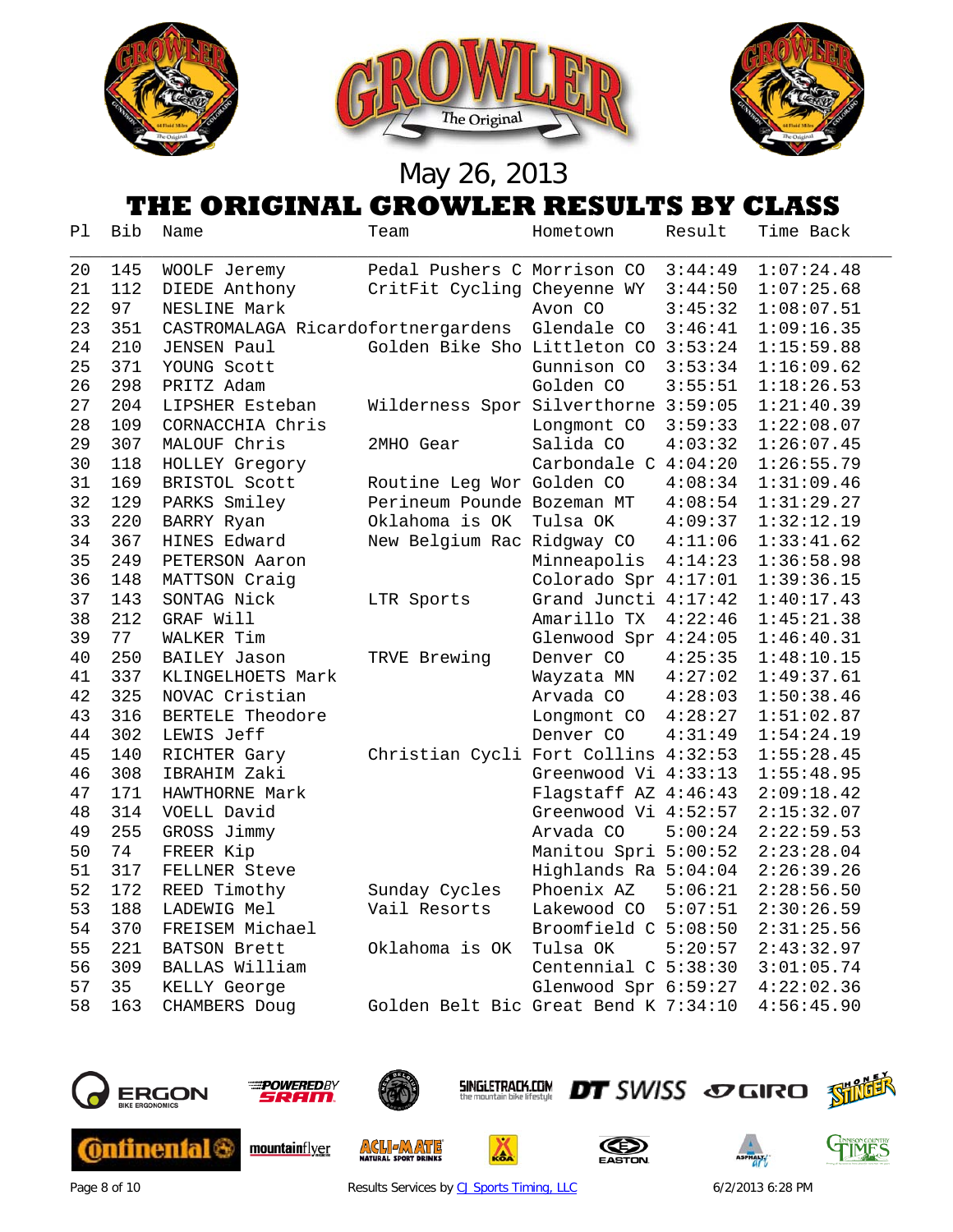

#### **THE ORIGINAL GROWLER RESULTS BY CLASS**

|    | Class: Men Singlespeed |                     |                                      |                      |            |            |  |
|----|------------------------|---------------------|--------------------------------------|----------------------|------------|------------|--|
| Ρl | Bib                    | Name                | Team                                 | Hometown             | Result     | Time Back  |  |
| 1  | 34                     | OCHS David          | Griggs Orthoped Crested Butt 5:37:27 |                      |            |            |  |
| 2  | 107                    | TRENT Richie        |                                      | Boulder CO           | 5:45:55    | 8:28.58    |  |
| 3  | 160                    | SWIFT Jesse         | Gates Carbon Dr Golden CO            |                      | 5:51:29    | 14:02.81   |  |
| 4  | 352                    | ANDERSON Vince      | Cloven Hoofed S Grand Juncti 5:58:50 |                      |            | 21:23.67   |  |
| 5  | 69                     | ELOVITZ Jody        |                                      | Parker CO            | 5:59:03    | 21:36.51   |  |
| 6  | 24                     | DURLAND Dan         | Pro Cycling                          | Colorado Spr 6:05:05 |            | 27:38.21   |  |
| 7  | 354                    | CLAYDEN Alex        |                                      | Denver CO            | 6:07:02    | 29:35.85   |  |
| 8  | 113                    | HILGERS Jason       | Team Adrenalin/ Englewood CO 6:08:33 |                      |            | 31:06.09   |  |
| 9  | 165                    | STEWART Nate        |                                      | Gunnison CO          | 6:11:05    | 33:38.51   |  |
| 10 | 283                    | SNEAD Braden        | SRAM Factory                         | Colorado Spr 6:11:20 |            | 33:53.01   |  |
| 11 | 31                     | CUTLIP Eric         | Leadville Commu Leadville CO 6:11:53 |                      |            | 34:26.33   |  |
| 12 | 52                     | THOMPSON Mark       | Wilderness Spor Breckenridge 6:21:16 |                      |            | 43:49.69   |  |
| 13 | 244                    | GREGORY Courtney    | Street Swell Lo Avon CO              |                      | 6:26:40    | 49:13.42   |  |
| 14 | 245                    | STALGREN Steve      |                                      | Loveland CO          | 6:27:10    | 49:43.31   |  |
| 15 | 243                    | CASSAN Todd         | Westwood Velo                        | Lafayette CO 6:28:50 |            | 51:23.90   |  |
| 16 | 168                    | WILLIAMS Taylor     | mg cycle and sp Glenwood Spr 6:29:52 |                      |            | 52:25.26   |  |
| 17 | 152                    | STRONG Derek        | Golden Bike Sho Lakewood CO          |                      | 6:35:34    | 58:07.62   |  |
| 18 | 167                    | MCCOURT Sean        |                                      | Glenwood Spr 6:37:03 |            | 59:36.87   |  |
| 19 | 138                    | GARCIA Dominic      |                                      | Santa Fe NM          | 6:48:11    | 1:10:44.13 |  |
| 20 | 46                     | DAVIS Eric          | Feedback Sports Denver CO            |                      | 6:50:33    | 1:13:05.97 |  |
| 21 | 101                    | POUGIALES John      |                                      | Steamboat Sp 7:02:22 |            | 1:24:55.07 |  |
| 22 | 141                    | ORTICELLE Nick      |                                      | Denver CO            | 7:23:41    | 1:46:14.16 |  |
| 23 | 175                    | SCHAAPHOK Billy     | Big Wheel Racin Farmington N 7:24:50 |                      |            | 1:47:23.04 |  |
| 24 | 55                     | BECK Michael        | Routine Leg Wor Lakewood CO          |                      | 7:36:47    | 1:59:20.31 |  |
| 25 | 319                    | BARNES Michael      |                                      | Gunnison CO          | 8:22:15    | 2:44:48.75 |  |
| 26 | 282                    | MCLARNON Justin     |                                      | Fort Collins 8:29:21 |            | 2:51:54.27 |  |
| 27 | 162                    | KILMOYER David      | Routine Leg Wor Longmont CO          |                      | 8:43:47    | 3:06:19.94 |  |
| 28 | 331                    | <b>BUELING John</b> |                                      | Erie CO              | 9:00:30    | 3:23:03.09 |  |
| 29 | 87                     | KRENZ David         |                                      | Pueblo West          | 9:26:29    | 3:49:02.00 |  |
| 30 | 257                    | BRISINDI Tony       |                                      | Salt Lake Ci 9:32:38 |            | 3:55:11.20 |  |
|    | 120                    | BALL Clint          | Cogma Bikewear                       | Steamboat Sp DNS     |            |            |  |
|    | 272                    | CONROY Nic          | Mountain Flyer                       | Gunnison CO          | <b>DNS</b> |            |  |
|    | 142                    | HAYES Charlie       | Trek Bicycle St Boulder CO           |                      | <b>DNS</b> |            |  |
|    | 38                     | SMITH Zachary       |                                      | San Jose CA          | <b>DNS</b> |            |  |
|    | 67                     | TURGEON Matt        | CB Builders / B Durango CO           |                      | <b>DNS</b> |            |  |
|    | 222                    | WERNER Christopher  |                                      | Colorado Spr DNS     |            |            |  |



Page 9 of 10 **Results Services b[y CJ Sports Timing, LLC](http://www.cjtiming.com/)** 6/2/2013 6:28 PM